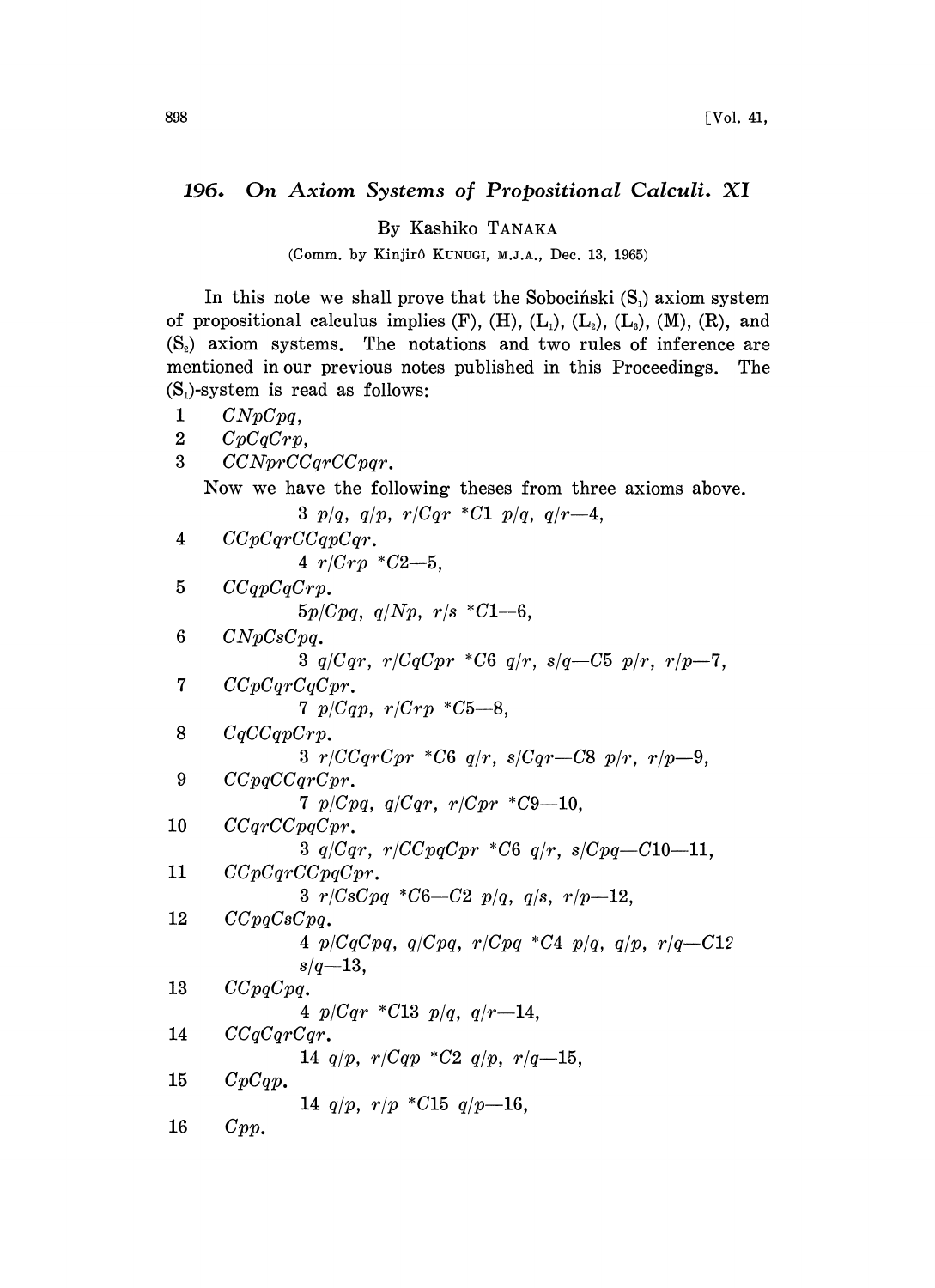| No. 10] | Axiom Systems of Propositional Calculi. XI                           | 899 |
|---------|----------------------------------------------------------------------|-----|
|         | 3 $q/Np$ , $r/Np$ *C16 $p/Np$ -C16 $p/Np-17$ ,                       |     |
| 17      | CCpNpNp.                                                             |     |
|         | 7 $p/Np$ , $q/p$ , $r/q$ *C1-18,                                     |     |
| 18      | CpCNpq.                                                              |     |
|         | 3 $q/p$ , $r/CNNpp$ *C18 $p/Np$ , $q/p-C15$ $q/NNp-$<br>$C16 - 19$ . |     |
| 19      | CNNpp.                                                               |     |
|         | 3 $p/Np$ , $q/p$ , $r/p$ *C19-C16-20,                                |     |
| 20      | CCNppp.                                                              |     |
|         | 3 $q/Nq$ , $r/CqNp$ *C15 $p/Np$ —C1 $p/q$ , $q/Np$ —21,              |     |
| 21      | CCpNqCqNp.                                                           |     |
|         | 21 $p/Np$ , $q/p$ *C16 $p/Np=22$ ,                                   |     |
| 22      | CpNNp.                                                               |     |
|         | 7 $p/CNpr$ , $q/Cqr$ , $r/CCpqr$ *C3-23,                             |     |
| 23      | CCqrCCNprCCpqr.                                                      |     |
|         | 23 $r/q$ *C16 $p/q$ -24,                                             |     |
| 24      | CCNpqCCpqq.                                                          |     |
|         | 9 $p/Np$ , $q/Cpq$ *C1-25,                                           |     |
| 25      | CCCpqrCNpr.                                                          |     |
|         | 9 $q/Cqp * C15-26$ ,                                                 |     |
| 26      | CCGprCpr.                                                            |     |
|         | 10 $r/NNq$ *C22 $p/q$ -27,                                           |     |
| 27      | CCpqCpNNq.                                                           |     |
|         | 9 $p/Cpq$ , $q/CpNNq$ , $r/CNqNp$ * $C27-C21$ $q/Nq-28$ ,            |     |
| 28      | CCpqCNqNp.                                                           |     |
|         | 7 $p/CNpq$ , $q/Cpq$ , $r/q$ *C24-29,                                |     |
| 29      | CCpqCCNpqq.                                                          |     |
|         | 10 $p/s$ , $q/NNp$ , $r/p$ *C19-30,                                  |     |
| 30      | CCsNNpCsp.                                                           |     |
|         | 10 $p/CNpNq$ , $q/CqNNp$ , $r/Cqp$ *C30 $s/q$ -C21                   |     |
|         | $p/Np - 31$ ,                                                        |     |
| 31      | CCNpNqCqp.                                                           |     |
|         | 9 $p/Cpq$ , $q/CCqrCpr$ , $r/s$ *C9-32,                              |     |
| 32      | CCCCqrCprsCCpqs.                                                     |     |
|         | 32 $q/Cqr$ , $r/Csr$ , $s/CCsqCpCsr * C32 p/s$ , $s/CpCsr - 33$ ,    |     |
| 33      | CCpCqrCCsqCpCsr.                                                     |     |
|         | 33 $p/Nq$ , $s/p$ *C1 $p/q$ , $q/r-34$ ,                             |     |
| 34      | CCpqCNqCpr.                                                          |     |
|         | 10 $p/s$ , $q/CNpr$ , $r/CCqrCCpqr$ *C3-35,                          |     |
| 35      | CCsCNprCsCCqrCCpqr.                                                  |     |
|         | 9 $p/NNp$ , $q/p$ , $r/q$ *C18-36,                                   |     |
| 36      | CCpqCNNpq.                                                           |     |